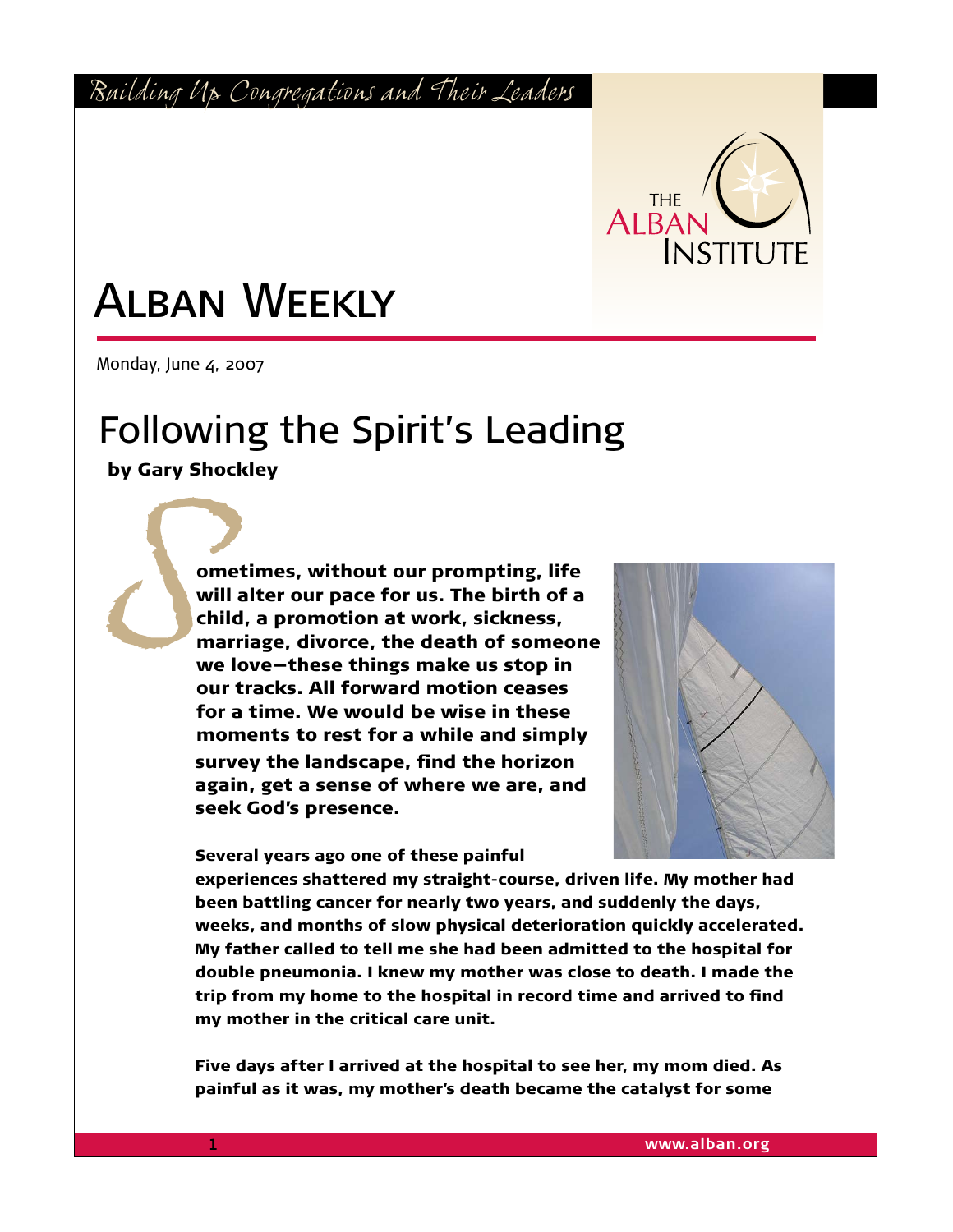|  |  |  |  |  |  |  |  | THE ALBAN INSTITUTE |  |  |  |  |  |  |  |  |
|--|--|--|--|--|--|--|--|---------------------|--|--|--|--|--|--|--|--|
|--|--|--|--|--|--|--|--|---------------------|--|--|--|--|--|--|--|--|

intense work in my life. In my drivenness I had lapsed into a kind of automatic pilot. Day after day, week after week, month after month, I kept an unhealthy pace. I got up early, worked way too late, and, to the neglect of my own well-being and that of my family, kept this unhealthy pace going. I had allowed ministry to become my life. It was predictable and controllable, and it gave me a sense of meaning and importance. What's not to love? Well, how about the feelings of loneliness, isolation, and shallowness it brought me?

After my mother died I stood still long enough to realize that—like a sailing ship without a rudder—I was being pulled by a strong current, a depression I could not steer my way out of. Sailing into what had become uncharted waters for me, I was losing sight of land. I needed someone to help me navigate this journey. I decided to seek help through counseling. Talking with my therapist once a week was like ducking behind an island to get out of the wind and find the stability I needed. In this time dedicated to me, I learned new things about myself, about life, about God. I learned some new ways to live again: to find a healthier pace, to embrace the journey from heartache to hope.

Although I still get caught at times in my need to succeed, still try to rush things along rather than wait on the Spirit's leading, I am trying to learn something at once both simple and incredibly difficult: the destination is not a place but a person—a person who loves me very much and more than anything wants to be with me along the journey of life. I am much more open these days to the idea that God isn't all that interested in getting me somewhere. God is just interested in getting me!

One of my favorite journey stories from the Bible is the Israelites' expedition from Egypt to the promised land. Some of God's best work, I think. A trip that easily could have been made in less than 40 days had they followed a straight line took 40 years. Their travel log must have resembled the kind of scribbled picture a twoyear-old would draw. You have probably heard someone explain their meanderings in this way: "More important than getting the Israelites out of Egypt was getting Egypt out of the Israelites." Or "The Israelites were lost because Moses wouldn't stop and ask for directions." I think their time spent wandering through the wilderness had more to do with God needing to spend quality time with the people (and the people with God) so they could experience God's faithfulness over and over again.

God wanted them to trust him today. That's why God provided manna on a daily basis. Consider the definition of manna—"What is it?" They had to trust God to know that this nameless, unidentifiable, perishable whatchamacallit would be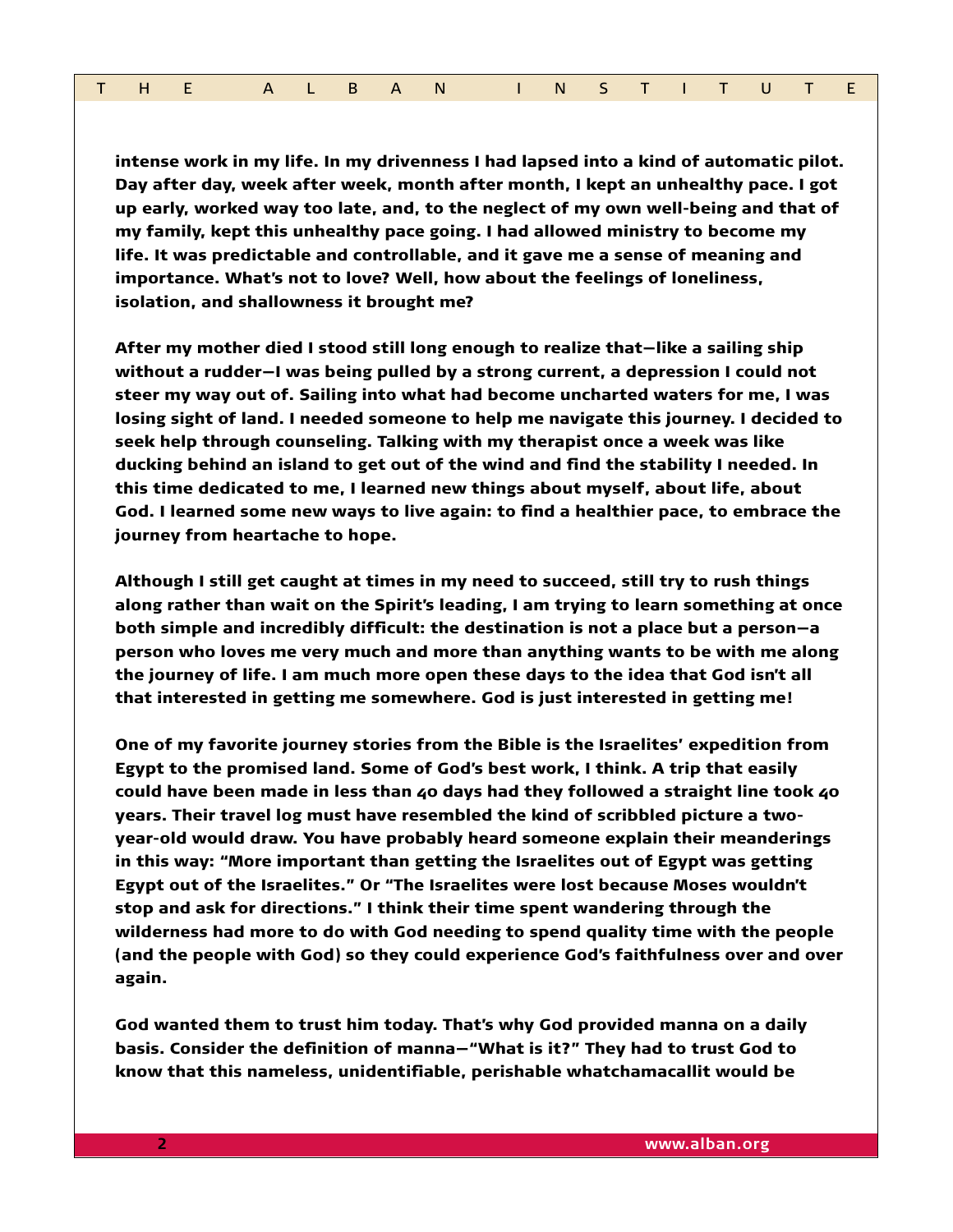|  |  |  |  |  |  |  | THE ALBAN INSTITUTE |  |  |  |  |  |  |  |  |  |
|--|--|--|--|--|--|--|---------------------|--|--|--|--|--|--|--|--|--|
|--|--|--|--|--|--|--|---------------------|--|--|--|--|--|--|--|--|--|

enough for now. They were to gather up only what they could consume that day. If they tried to keep some of it overnight, it spoiled. Tomorrow God would provide again. They couldn't make it happen—no matter how much they might be driven by hunger. They just had to meander around, collecting manna as it randomly fell from the sky.

But these ancient wanderers were a hardheaded bunch. How else can you explain them witnessing with their own eyes the 10 plagues, the parting of the sea (twice), bread from heaven, water from rocks, quail blown in by the wind, and countless kingdoms obliterated by the awesome power of God—only to whine, beg, and plead to go back to Egypt, back to a life of slavery, back to what was a familiar, linear, predictable way of life?

Maybe God needed 40 years to nurture a new generation of followers who might just "get" him and be willing to follow. Maybe what God wanted most from them, and now us, is a willingness to put one foot in front of the other, step after step, alongside him, no matter the pace or how the path might twist and turn. Maybe God wanted them to grasp a greater purpose for their lives—to be people who would give witness to this unique and awesome God.

Are we eager to get through whatever task or challenge we face in life as quickly as possible, moving steadily from point A to point B to point C, ever closer toward whatever goal we have in mind? The Israelites' experience reminds us: the spiritual journey doesn't work that way. In the faith journey, we are not so much racing toward a physical finish line as meandering toward becoming all that God has in mind for us to be. Like the Israelites, our ability to discern and follow God's leading has far less to do with time in a chronological sense and much more to do with direction.

Steven R. Covey, professor of business management and organization behavior, writes in his best-selling book First Things First about how fixated our culture is on the clock. The clock represents our busyness—commitments at work, appointments, tasks, and schedules. The clock symbolizes how we spend our lives. The compass, on the other hand, represents the personal vision, core values, and principles that shape and guide our lives. Covey suggests that we ought to rely more on the compass than the clock, because the compass has more to do with the direction we intend to follow on our journey.

The Old Testament book of Jeremiah finds the people of Israel exiled in Babylon and restless for home. Their growing impatience made them susceptible to the false hope and promises propagated by some prophets who foretold an early release from captivity. These false promises fixated them on the clock. Like little children sitting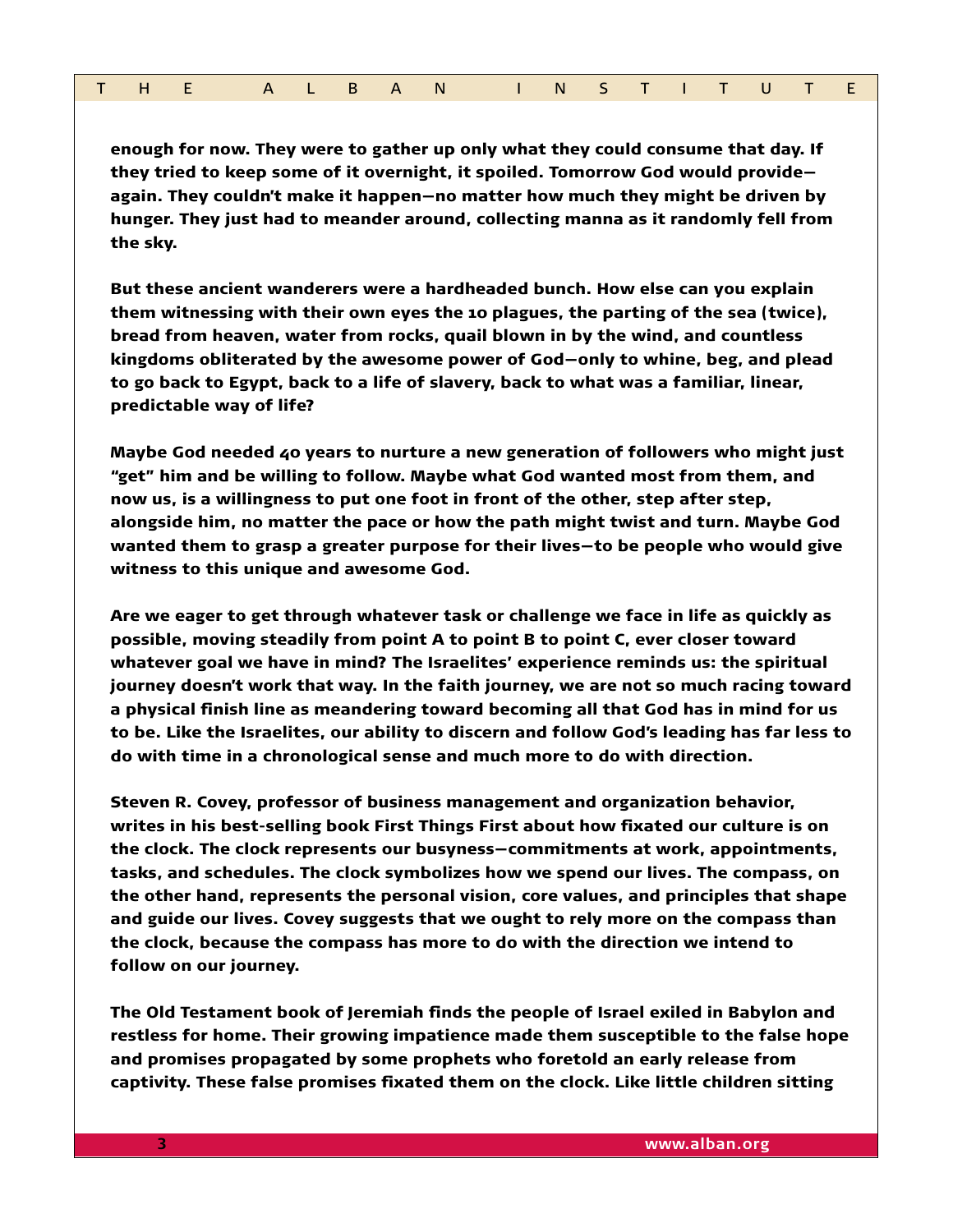| THE ALBAN INSTITUTE |  |  |  |  |  |  |  |  |  |  |  |  |  |  |  |  |  |
|---------------------|--|--|--|--|--|--|--|--|--|--|--|--|--|--|--|--|--|
|---------------------|--|--|--|--|--|--|--|--|--|--|--|--|--|--|--|--|--|

in the back of the car on a long trip, they kept asking over and over again, "Hey, God, are we there yet?" Caught up in the clock, they lost sight of the compass. So God sent Jeremiah with the message, "For surely I know the plans I have for you, says the Lord, plans for your welfare and not for harm, to give you a future with hope" (Jeremiah 29:11). No timetable. No drivenness.

God's plan for the people was simple. Maybe that's why they missed it. Look at the next verses: "Then when you call upon me and come and pray to me, I will hear you. When you search for me, you will find me; if you seek me with all your heart, I will let you find me" (vv. 12–14). In other words, "When praying, listening, and looking for me become the focus of your lives, you will find me," says the Lord. "I am your future and your hope!"

The spiritual journey rarely unfolds in a straight line. We go forward and backward, left and right. We make progress, and we fall behind. Sometimes we feel like we are simply standing still. The questions we need to ask ourselves are not, how far have we come? (How long have we been on the road?) How much farther is it? (Or, when will we get there?) Those are clock questions. Rather, we need to ask, am I pointing myself in what I sense through the Spirit to be the right direction? Am I continually orienting myself toward God? Those are compass questions.

Adapted from The Meandering Way: Leading by Following the Spirit, copyright © 2007 by the Alban Institute. All rights reserved. Go to www.alban.org/permissions. asp. Photo credit by Patchoulli.

## FEATURED RESOURCES

\_\_\_\_\_\_\_\_\_\_\_\_\_\_\_\_\_\_\_\_\_\_\_\_\_\_\_\_\_\_\_\_\_\_\_\_\_\_\_



AL332\_SMThe Meandering Way: Leading by Following the Spirit by Gary Shockley

The Meandering Way offers a contrarian take on the more popular practices of leadership found throughout the church today. Meandering leaders are attentive to the promptings of the Spirit. They are guides and mentors who patiently journey alongside those they love and lead. Ultimately, being a meandering leader is about being on a journey with God--personally and corporately slowing

down the pace of our lives and following God's Spirit.